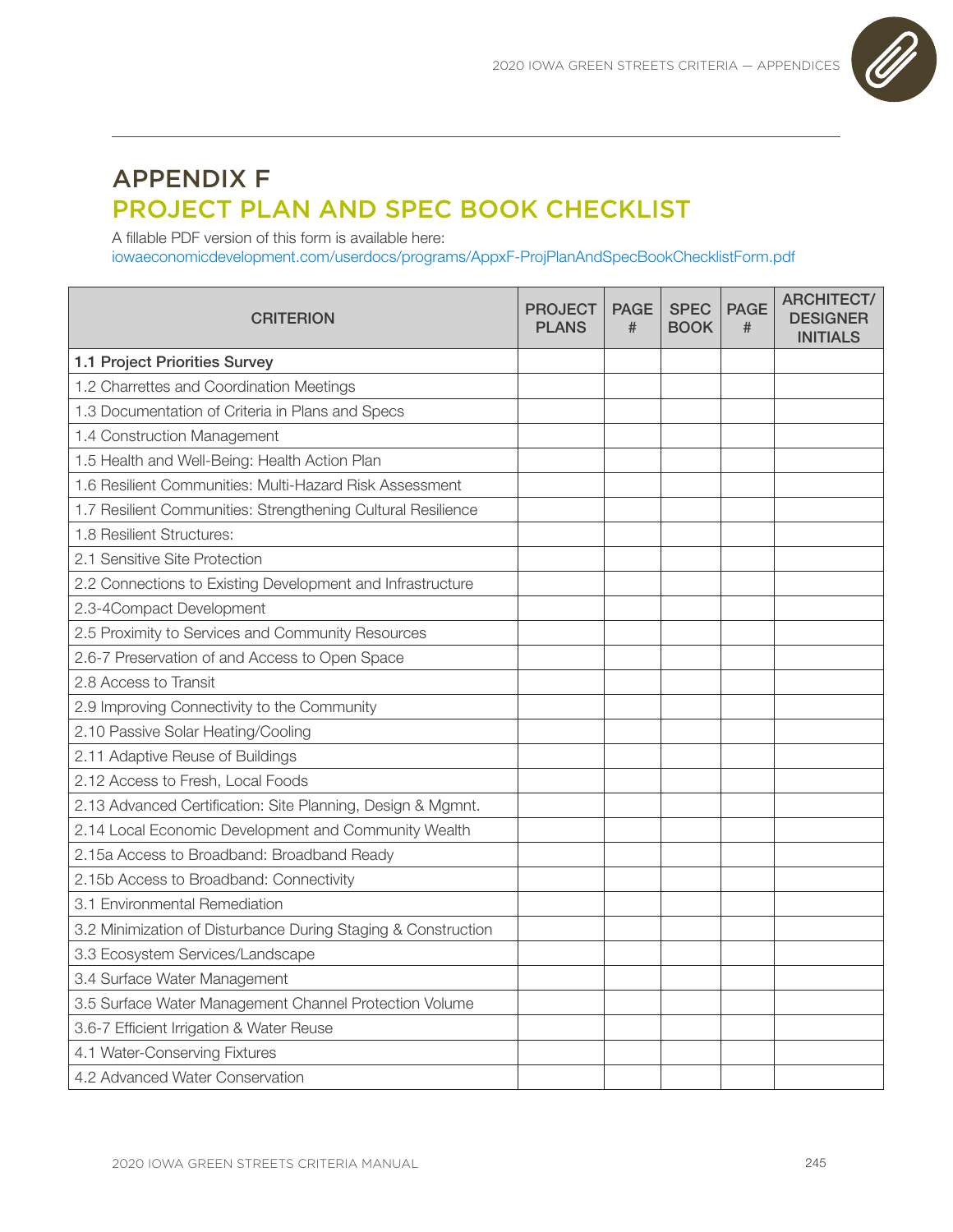

| <b>CRITERION</b>                                            | <b>PROJECT</b><br><b>PLANS</b> | <b>PAGE</b><br># | <b>SPEC</b><br><b>BOOK</b> | <b>PAGE</b><br># | <b>ARCHITECT/</b><br><b>DESIGNER</b><br><b>INITIALS</b> |
|-------------------------------------------------------------|--------------------------------|------------------|----------------------------|------------------|---------------------------------------------------------|
| 4.3 Water Quality                                           |                                |                  |                            |                  |                                                         |
| 4.4 Monitoring Water Consumption and Leaks                  |                                |                  |                            |                  |                                                         |
| 4.5 Efficient Plumbing Layout and Design                    |                                |                  |                            |                  |                                                         |
| 4.6 Non-Potable Water Reuse                                 |                                |                  |                            |                  |                                                         |
| 4.7 Access to Potable Water During Emergencies              |                                |                  |                            |                  |                                                         |
| 5.1 Building Performance Requirements                       |                                |                  |                            |                  |                                                         |
| 5.1a-d Building Performance Standards                       |                                |                  |                            |                  |                                                         |
| 5.2a Moving to Zero Energy: Additional Reductions in Energy |                                |                  |                            |                  |                                                         |
| 5.2b Moving to Zero Energy: Near Zero Certification         |                                |                  |                            |                  |                                                         |
| 5.3a Moving to Zero Energy: PV/Solar Hot Water Ready        |                                |                  |                            |                  |                                                         |
| 5.3b Moving to Zero Energy: Renewable Energy                |                                |                  |                            |                  |                                                         |
| 5.4 Achieving Zero Energy                                   |                                |                  |                            |                  |                                                         |
| 5.5a Moving to Zero Carbon: All-Electric Ready              |                                |                  |                            |                  |                                                         |
| 5.5b Moving to Zero Carbon: All Electric                    |                                |                  |                            |                  |                                                         |
| 5.6 Sizing Heating and Cooling Equipment                    |                                |                  |                            |                  |                                                         |
| 5.7 ENERGY STAR Appliances                                  |                                |                  |                            |                  |                                                         |
| 5.8 Lighting                                                |                                |                  |                            |                  |                                                         |
| 5.9 Resilient Energy Systems: Floodproofing                 |                                |                  |                            |                  |                                                         |
| 5.10 Resilient Energy Systems: Critical Loads               |                                |                  |                            |                  |                                                         |
| 5.11 Electric Vehicle Charging                              |                                |                  |                            |                  |                                                         |
| 5.12 Advanced Framing and Resilient Design                  |                                |                  |                            |                  |                                                         |
| 6.1 Ingredient Transparency for Material Health             |                                |                  |                            |                  |                                                         |
| 6.2 Recycled Content and Ingredient Transparency            |                                |                  |                            |                  |                                                         |
| 6.3 Chemical Hazard Optimization                            |                                |                  |                            |                  |                                                         |
| 6.4 Healthier Material Selection                            |                                |                  |                            |                  |                                                         |
| 6.5 Environmentally Responsible Material Selection          |                                |                  |                            |                  |                                                         |
| 6.6 Bath, Kitchen, Laundry Services                         |                                |                  |                            |                  |                                                         |
| 6.7 Regional Materials                                      |                                |                  |                            |                  |                                                         |
| 6.8 Managing Moisture: Foundations                          |                                |                  |                            |                  |                                                         |
| 6.9 Managing Moisture: Roofing and Wall Systems             |                                |                  |                            |                  |                                                         |
| 6.10 Construction Waste Management                          |                                |                  |                            |                  |                                                         |
| 6.11 Recycling Storage                                      |                                |                  |                            |                  |                                                         |
| 7.1 Radon                                                   |                                |                  |                            |                  |                                                         |
| 7.2 Reduce Lead Hazards in Pre-1978 Buildings               |                                |                  |                            |                  |                                                         |
| 7.3 Combustion Equipment                                    |                                |                  |                            |                  |                                                         |
| 7.4 Garage Isolation                                        |                                |                  |                            |                  |                                                         |